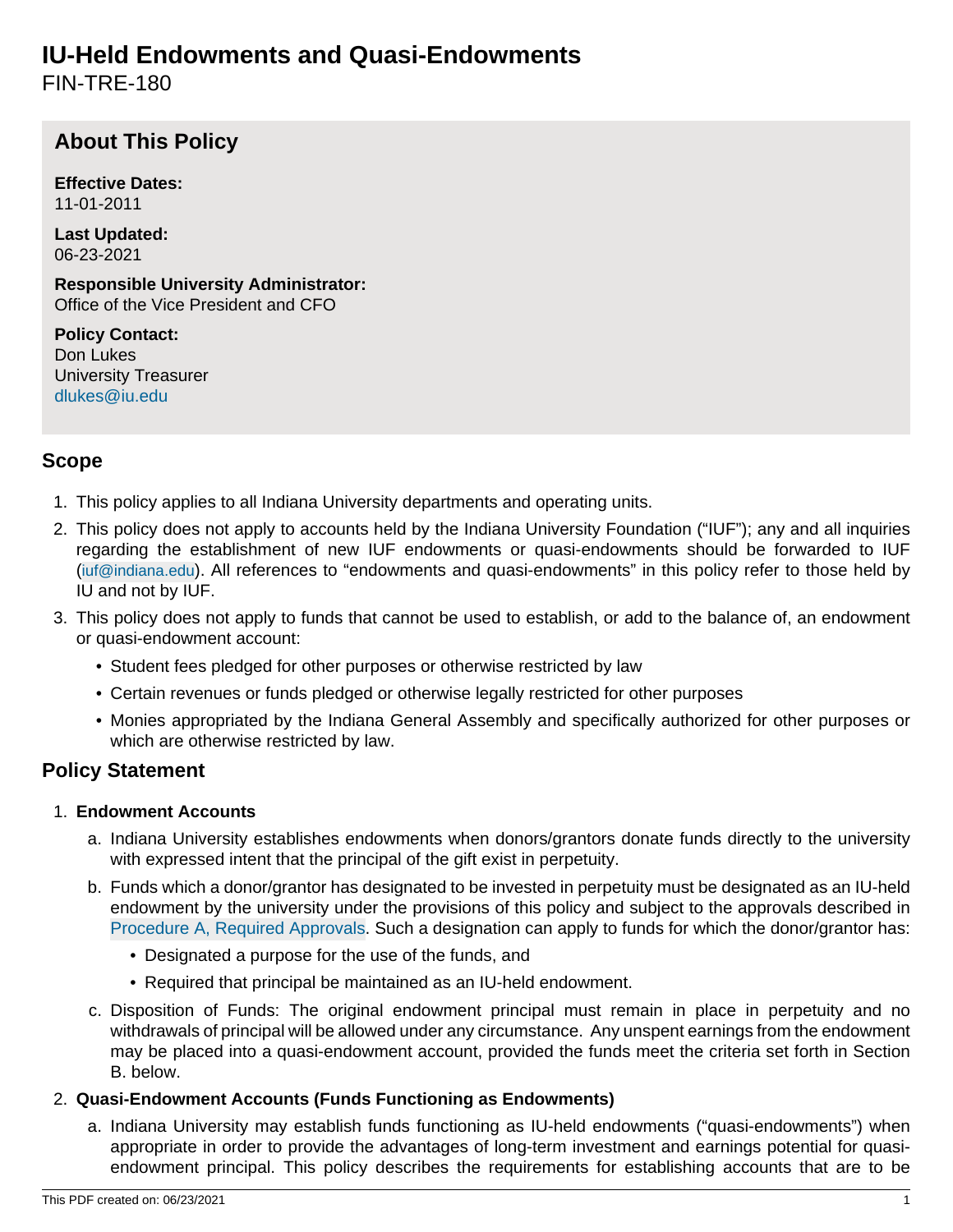classified, invested, and accounted for as quasi-endowments and provides an administrative framework for compliance with the appropriate, associated legal and accounting requirements.

- b. Funds which are donated directly to the university, but which are not designated by the donor/grantor to be invested in perpetuity may be designated as a quasi-endowment by the university under the provisions of this policy and subject to the approvals described in [Procedure A, Required Approvals](#page-1-0). Such a designation can apply to funds for which the donor/grantor has designated a purpose for the use of the funds but:
	- Has not required that principal be maintained as an endowment; or
	- Has not placed an investment restriction on the funds that would prohibit the funds from being invested in the [Consolidated Endowment Pool](#page-2-0).
- c. The original quasi-endowment principal must remain in place for at least five (5) years from the date that the account is established unless specified by a donor/grantor and agreed to by the University Treasurer ("Treasurer") before the account is established. Any deviations from this requirement will be subject to early withdrawal penalties described in [Procedure G, Penalty for Early Withdrawal](#page-2-1).
- d. The minimum dollar amount for establishing a new quasi-endowment account is \$100,000 unless specified by a donor/grantor and agreed to by the Treasurer before the account is established.
- 3. **The Role of IU Foundation with respect to IU-Held Endowment and Quasi-Endowment Accounts** Although this policy does not apply to IUF-held endowments and quasi-endowments, IUF will perform certain administrative and donor services related to IU-held endowments and quasi-endowments governed by this policy. Therefore, any inquiry made into the possibility of establishing an IU-held endowment or quasiendowment should be referred to IUF's Development Office. If a unit receives notification of an established gift to the university, the unit should notify both IUF and the Office of the Treasurer.

### **Reason For Policy**

Endowments and quasi-endowments are treated in a manner different than other university funds with respect to the investment of the funds and with respect to special restrictions on the expenditure of the principal and earnings on such funds. Accordingly, this policy establishes a compliance and oversight framework for such accounts that includes:

- Defining what funds may be designated for investment as an endowment or quasi-endowments;
- Establishing a prescribed process for setting up new endowment and quasi-endowment accounts or adding to the balances of existing quasi-endowment accounts;
- Establishing an appropriate approval process; and
- Designating oversight responsibilities with respect to administration of endowment and quasi-endowment accounts.

#### **Procedure**

- <span id="page-1-0"></span>1. **Required Approvals**: New endowment and quasi-endowment accounts require the advance approval of the President or appropriate campus Vice Provost/Chancellor for Administrative and Financial Affairs, the Associate Vice President for Budget & Planning, and the Treasurer. Endowment and quasi-endowment account requests should be submitted using the [Endowment Application Form](#page-0-0) to the Office of the Treasurer through the appropriate Dean of a College or School and the campus Vice Chancellor/Vice Provost for Administrative and Financial Affairs.
- 2. **Gift Administration and Acknowledgment**: Supporting documentation for all gifts, whether original or subsequent, made to endowments and quasi-endowments should be directed to the Office of Gift Administration at IUF for administration of gift, trust or bequest agreements and donor acknowledgment ([iuf@indiana.edu](mailto:iuf@indiana.edu)). This documentation must include correspondence received from the donor and a copy of the KFS screen reflecting the deposit and classification of gift income. IUF Gift Administration will record the gift on its donor record and issue a tax receipt to the donor.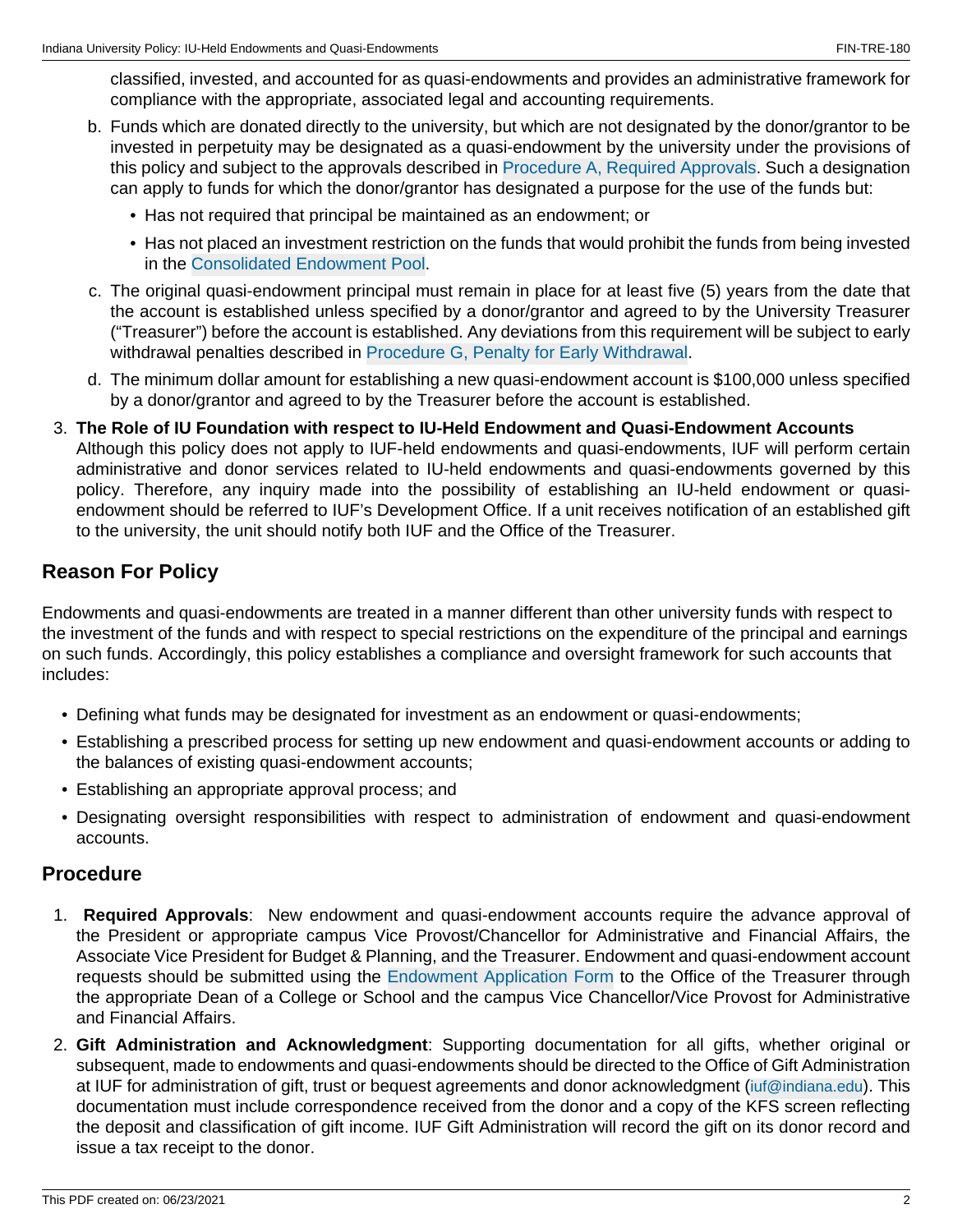- 3. **Investment of Funds**: Endowment and quasi-endowment funds are invested in the [Consolidated Endowment](#page-2-0) [Pool](#page-2-0).
- 4. **Annual Income Distribution**: An annual distribution of income is based on calculations that mirror IUF spending policy and occurs on the last business day of June (last day of fiscal year).
- 5. **Spending Account**: A spending account must be designated for each endowment and quasi-endowment account. The designated spending account will be the beneficiary/recipient of endowment income distributions. A quasi-endowment account may be designated as the spending account for purposes of reinvesting income, but no expenditures or operating expenditures on object codes 2000 – 7999 are allowed from an endowment or quasi-endowment account. Transfers of funds from quasi-endowment accounts will be limited to no more than once per quarter.
- 6. **Required Documentation**: The [Endowment Application Form](#page-0-0) information must be provided to the Office of the Treasurer when requesting that an endowment or quasi-endowment account be established or requesting that a transfer be made into a quasi-endowment account. This information will be maintained by the Office of the Treasurer for historical and fiduciary stewardship purposes.
- <span id="page-2-1"></span>7. **Penalty for Early Withdrawal from Quasi-endowment Accounts**: Withdrawals of quasi-endowment principal or interest during the first five years that funds are invested in a quasi-endowment account, other than the annual income distribution, will result in forfeiture of all increase in market value on those funds and closure of the account unless specified by a donor/grantor and agreed to by the Treasurer before the account is established.

#### **Definitions**

<span id="page-2-0"></span>**Consolidated Endowment Pool**: The university's investment account for commingled endowment funds whereby endowment funds are managed pursuant to an Investment Agency Agreement between the Trustees of Indiana University ("Trustees") and IUF, which delegates investment management responsibilities to IUF, and the Amended and Restated Limited Liability Company Agreement for Indiana Future Fund I, LLC, which delegates investment management responsibilities to the fund manager, Alpinvest US Holdings, LLC. Indiana Code 30-2-12, Uniform Management of Institutional Funds, sets forth the provisions governing the investment of endowment assets and the expenditure of endowment fund appreciation. IC 30-2-12 requires the Trustees and their agents to act in good faith and with the care a prudent person acting in a like position would use under similar circumstances, with respect to the investment of endowment assets.

#### **Additional Contacts**

| Policy Interpretation    | Don Lukes      | 812-855-4206 | dlukes@iu.edu   |
|--------------------------|----------------|--------------|-----------------|
| <b>Policy Compliance</b> | David DeForest | 812-855-0709 | ddefores@iu.edu |

#### **History**

This policy was established on November 1, 2011.

This policy was revised on February 4, 2020 to update and incorporate information about IU-Held endowments.

This policy was updated on June 23, 2021 to articulate that the university president may approve a new endowment or quasi-endowment account.

# **Related Information**

[FIN-ACC-45, Donor Intent Responsibilities](/policies/fin-acc-45-donor-intent-responsibilities/indexshort-display-namealternate-link-labelnavigation-setNonewide-pageNobody-classbody-idsite://IU-POLICY-WEBS.2020/policies/fin-acc-45-donor-intent-responsibilities/indexIU-POLICY-WEBS.2020indexDonor Intent ResponsibilitiesTitleI-45, donor, intent, responsibilities, responsibility, giftEstablishes responsibility for ensuring that gifts received for the benefit of IU are spent/utilized in accordance with the donor) [FIN-TRE-150, Investment Policy](/policies/fin-tre-150-investment/indexshort-display-namealternate-link-labelnavigation-setNonewide-pageNobody-classbody-idsite://IU-POLICY-WEBS.2020/policies/fin-tre-150-investment/indexIU-POLICY-WEBS.2020indexInvestment PolicyTitleVI-150, investment, investing, FIN-TRE-150Establishes principles to help IU effectively supervise, monitor, and evaluate investments of financial assets.) [Indiana Code 30-2-12, Uniform Management of Institutional Funds](https://law.justia.com/codes/indiana/2017/title-30/article-2/chapter-12/)

# **Related Forms**